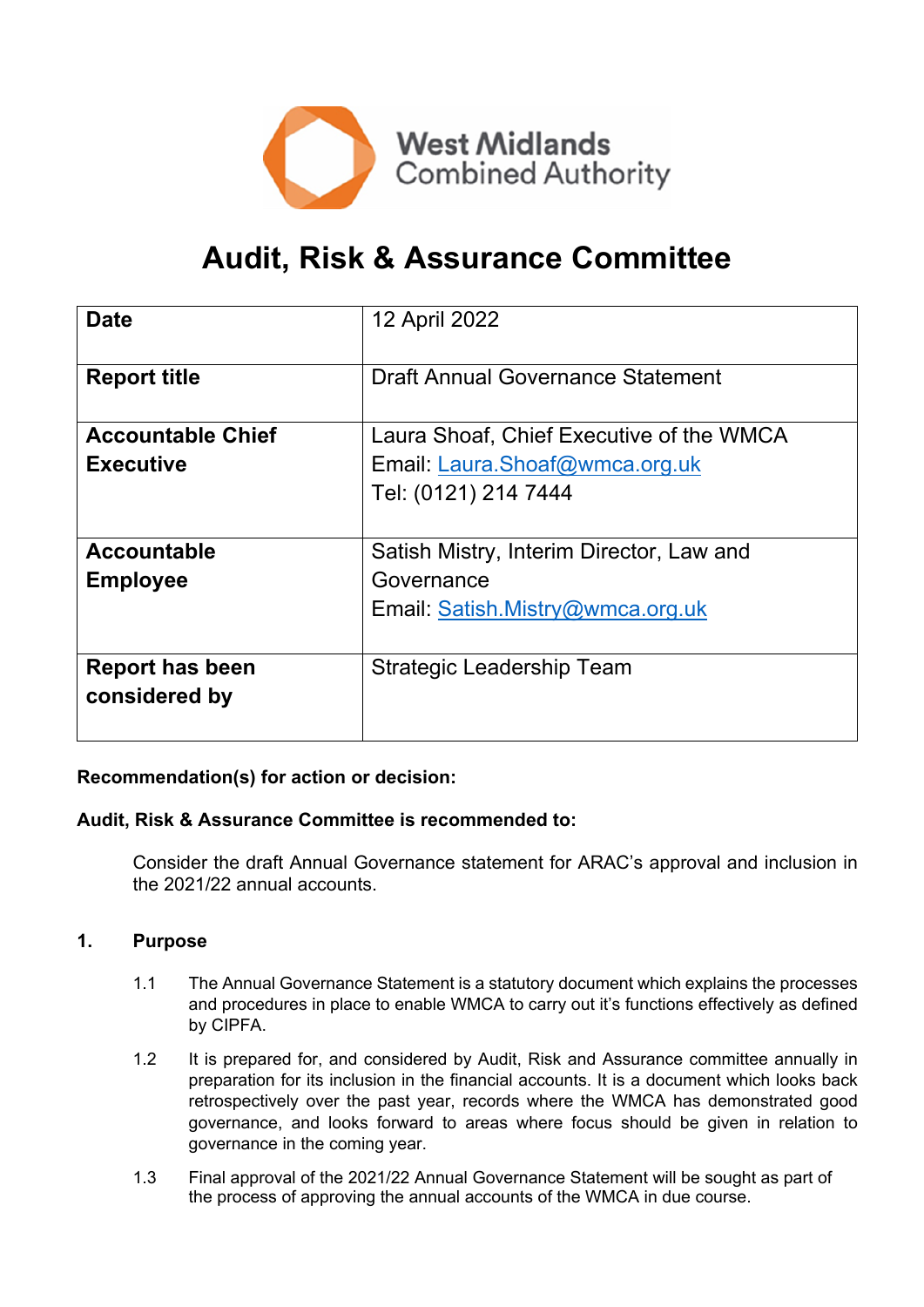1.4 Close down of the accounts for this financial year is currently in progress and is to be noted there is a possibility that an unknown issue may arise that requires comment or inclusion within this statement prior to it's final approval.

#### **2. Background**

- 2.1 West Midlands Combined Authority (WMCA) is responsible for ensuring that it's business is conducted in accordance with the law and proper standards, and that public money is safeguarded and properly accounted for, and used economically, efficiently and effectively.
- 2.2 The Authority also has a duty under the Local Government Act 1999 to make arrangements to secure continuous improvement in the way in which its functions are exercised, having regard to a combination of economy, efficiency and effectiveness. In discharging this overall responsibility, the WMCA is responsible for putting in place proper arrangements for the governance of it's affairs, and facilitating the effective exercise of its functions, which includes arrangements for the management of risk.
- 2.3 WMCA's governance arrangements are consistent with the principles of the CIPFA/SOLACE framework of Delivering Good Governance in Local Government, and this Annual Governance Statement meets the requirements of Regulation 6(1) (b) of the Accounts and Audit (England) Regulations 2015 which requires all relevant public bodies to prepare an annual governance statement each year.
- 2.4 The document demonstrates compliance of how WMCA applies the seven core principles of good governance as set out in the latest CIPFA/SOLACE Delivering Good Governance in Local Government Framework (2016), these being:
- (a) Behaving with integrity, demonstrating strong commitment to ethical values, and respecting the rule of law.
- (b) Ensuring openness and comprehensive stakeholder engagement.
- (c) Defining outcomes in terms of sustainable economic, social, and environmental benefits.
- (d) Determining the interventions necessary to optimise the achievement of the intended outcomes.
- (e) Developing the entity's capacity, including the capability of its leadership and the individuals within it.
- (f) Managing risks and performance through robust internal control and strong public financial management.
- (g) Implementing good practices in transparency, reporting, and audit, to deliver effective accountability.
- 2.5 The Interim Director, Law and Governance is satisfied that the system of internal control and assurance is robust and provides visibility of risk and reasonable assurance as detailed in this draft Annual Governance Statement.

#### **3. Financial Implications**

Not applicable

#### **4. Legal Implications**

Not applicable

**5. Equalities Implications**